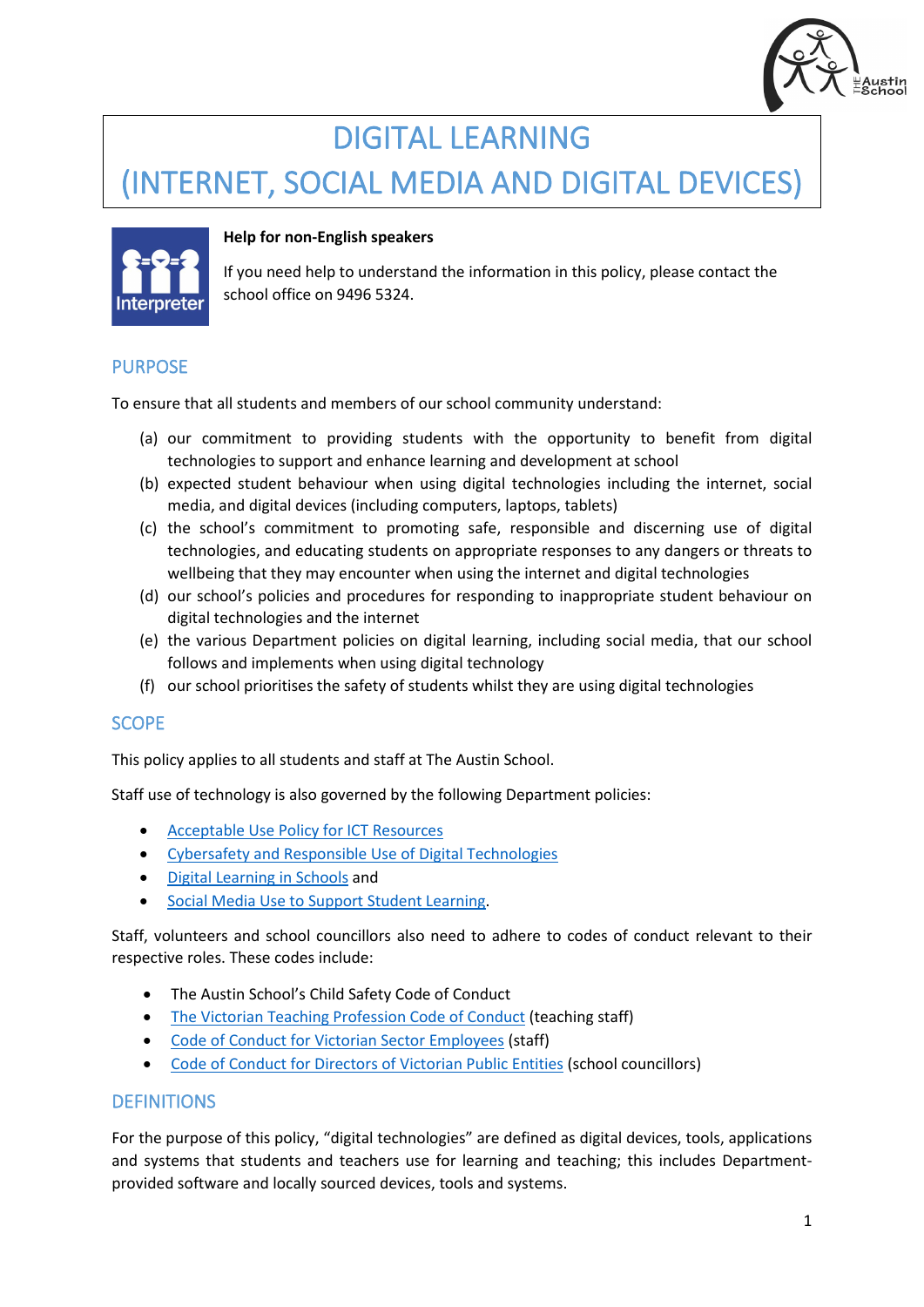

## **POLICY**

## Vision for digital learning at our school

The use of digital technologies is a mandated component of the Victorian Curriculum F-10.

Safe and appropriate use of digital technologies, including the internet, apps, computers and tablets, can provide students with rich opportunities to support learning and development in a range of ways.

Through increased access to digital technologies, students can benefit from learning that is interactive, collaborative, personalised, engaging and transformative. Digital technologies enable our students to interact with and create high quality content, resources and tools. It also enables personalised learning tailored to students' particular needs and interests and transforms assessment, reporting and feedback, driving new forms of collaboration and communication.

The Austin School believes that the use of digital technologies at school allows the development of valuable skills and knowledge and prepares students to thrive in our globalised and inter-connected world. Our school's vision is to empower students to use digital technologies safely and appropriately to reach their personal best and fully equip them to contribute positively to society as happy, healthy young adults.

## Safe and appropriate use of digital technologies

Digital technologies, if not used appropriately, may present risks to users' safety or wellbeing. At The Austin School, we are committed to educating all students to use digital technologies safely, equipping students with the skills and knowledge to navigate the digital world.

At The Austin School, we:

- use online sites and digital tools that support students' learning, and focus our use of digital technologies on being learning-centred
- use digital technologies in the classroom for specific purpose with targeted educational or developmental aims
- supervise and support students using digital technologies for their schoolwork
- effectively and responsively address any issues or incidents that have the potential to impact on the wellbeing of our students
- have programs in place to educate our students to be safe, responsible and discerning users of digital technologies, including the eSaftey Commissioner's website.
- educate our students about digital issues such as privacy, intellectual property and copyright, and the importance of maintaining their own privacy and security online
- actively educate and remind students of our *Student Engagement and Wellbeing* policy that outlines our School's values and expected student behaviour, including online behaviours
- have an Acceptable Use Agreement outlining the expectations of students when using digital technologies for their schoolwork
- use clear protocols and procedures to protect students working in online spaces, which includes reviewing the safety and appropriateness of online tools and communities and removing offensive content at the earliest opportunity
- educate our students on appropriate responses to any dangers or threats to wellbeing that they may encounter when using the internet and other digital technologies
- provide a filtered internet service at school to block access to inappropriate content
- refer suspected illegal online acts to the relevant law enforcement authority for investigation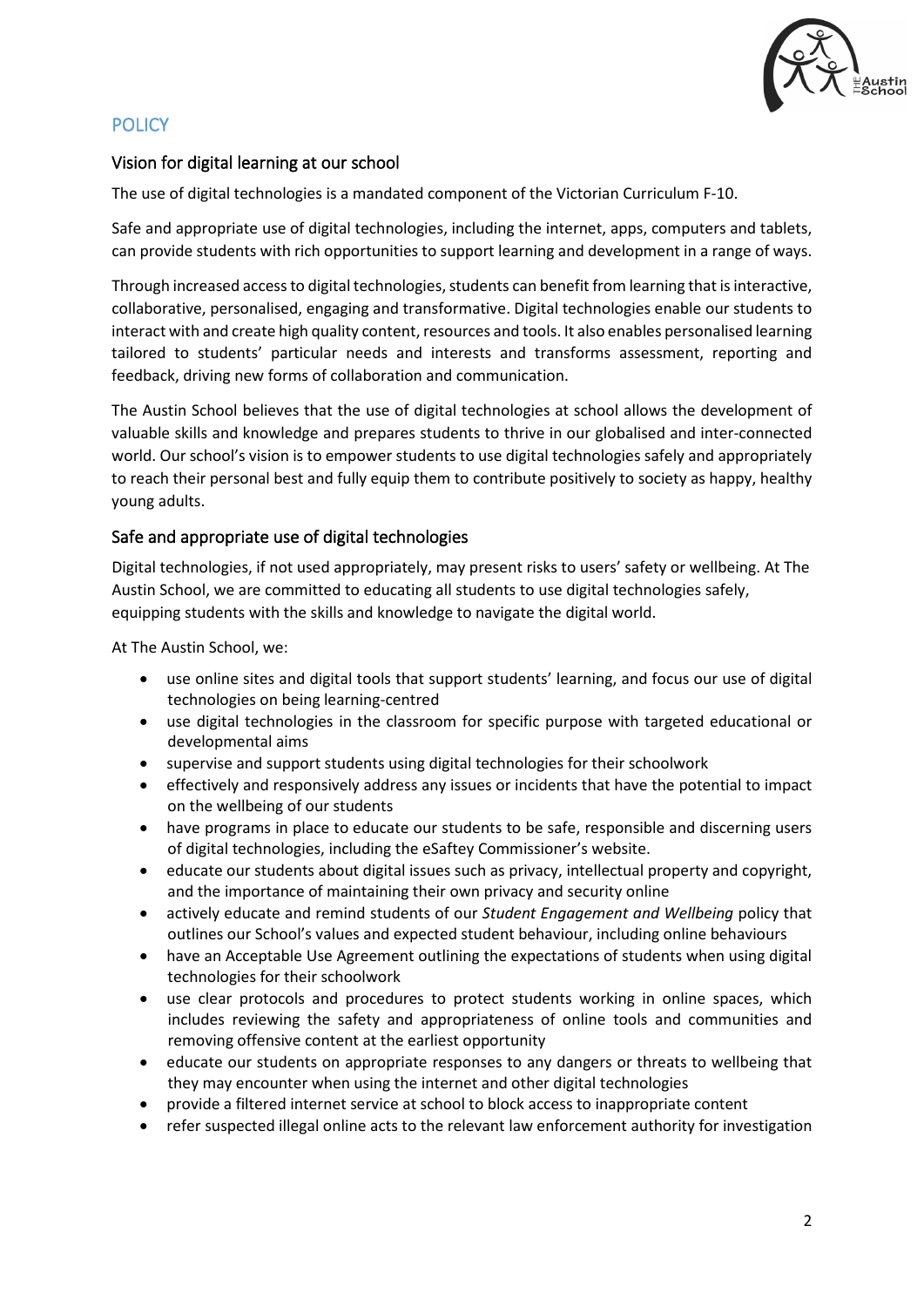

• support parents and carers to understand the safe and responsible use of digital technologies and the strategies that can be implemented at home through regular updates in our newsletter, information sheets, website/school portal and information sessions.

Distribution of school owned devices to students and personal student use of digital technologies at school will only be permitted where students and their parents/carers have completed a signed Acceptable Use Agreement.

It is the responsibility of all students to protect their own password and not divulge it to another person. If a student or staff member knows or suspects an account has been used by another person, the account holder must notify their program teacher immediately.

All messages created, sent or retrieved on the school's network are the property of the school. The school reserves the right to access and monitor all messages and files on the computer system, as necessary and appropriate. Communications including text and images may be required to be disclosed to law enforcement and other third parties without the consent of the sender.

Information on supervision arrangements for students engaging in digital learning activities is available in our Yard Duty and Supervision Policy.

### Social media use

Our school follows the Department's policy o[n Social Media Use to Support Learning](https://www2.education.vic.gov.au/pal/social-media/policy) to ensure social media is used safely and appropriately in student learning and to ensure appropriate parent notification occurs or, where required, consent is sought. Where the student activity is visible to the public, it requires consent.

In accordance with the Department's policy on social media, staff will not 'friend' or 'follow' a student on a personal social media account, or accept a 'friend' request from a student using a personal social media account unless it is objectively appropriate, for example where the student is also a family member of the staff.

If a staff member of our school becomes aware that a student at the school is 'following' them on a personal social media account, Department policy requires the staff member to ask the student to 'unfollow' them, and to notify the school and/or parent or carer if the student does not do so.

### Student behavioural expectations

When using digital technologies, students are expected to behave in a way that is consistent with The Austin School's *Statement of Values, Student Wellbeing and Engagement* policy, and *Bullying Prevention* policy.

When a student acts in breach of the behaviour standards of our school community (including cyberbullying, using digital technologies to harass, threaten or intimidate, or viewing/posting/sharing of inappropriate or unlawful content), The Austin School will institute a staged response, consistent with our student engagement and behaviour policies*.*

Breaches of this policy by students can result in a number of consequences which will depend on the severity of the breach and the context of the situation. This includes:

- removal of network access privileges
- removal of email privileges
- removal of internet access privileges
- removal of printing privileges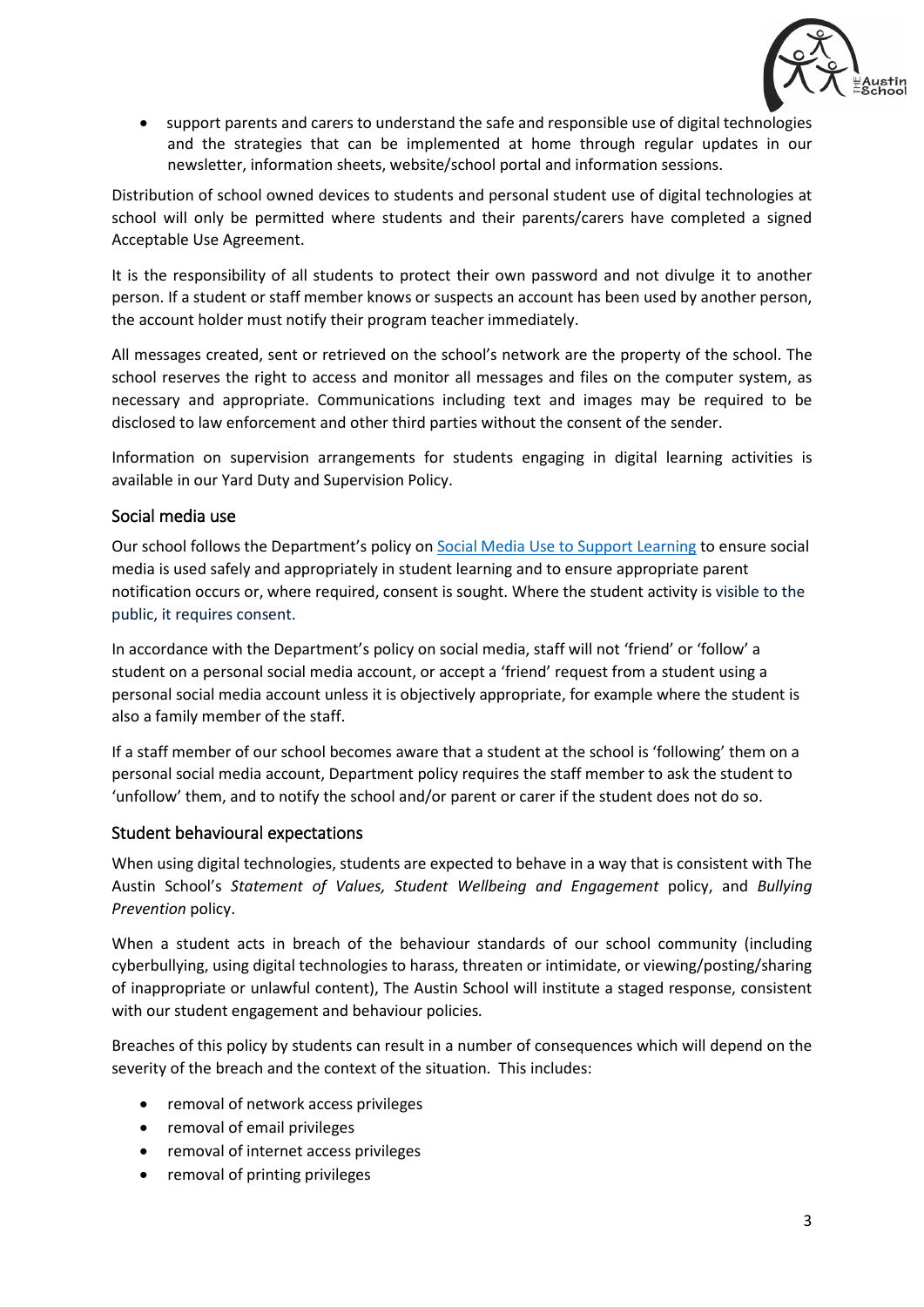

• other consequences as outlined in the school's *Student Wellbeing and Engagement* and *Bullying Prevention* policies.

## **COMMUNICATION**

This policy will be communicated to our school community in the following ways:

- Available publicly on our school's website
- Included in staff induction and child safety training processes
- Discussed at staff briefings/meetings as required
- Included in our staff handbook/manual
- Included in transition and enrolment packs
- Made available in hard copy from school administration upon request

## POLICY REVIEW AND APPROVAL

| Policy last reviewed       | May 2022                      |
|----------------------------|-------------------------------|
| Consultation               | School Council - 24/05/2022   |
|                            | Staff-24/05/2022              |
|                            | School Community - 22/06/2022 |
| Approved by                | Principal                     |
| Next scheduled review date | May 2024                      |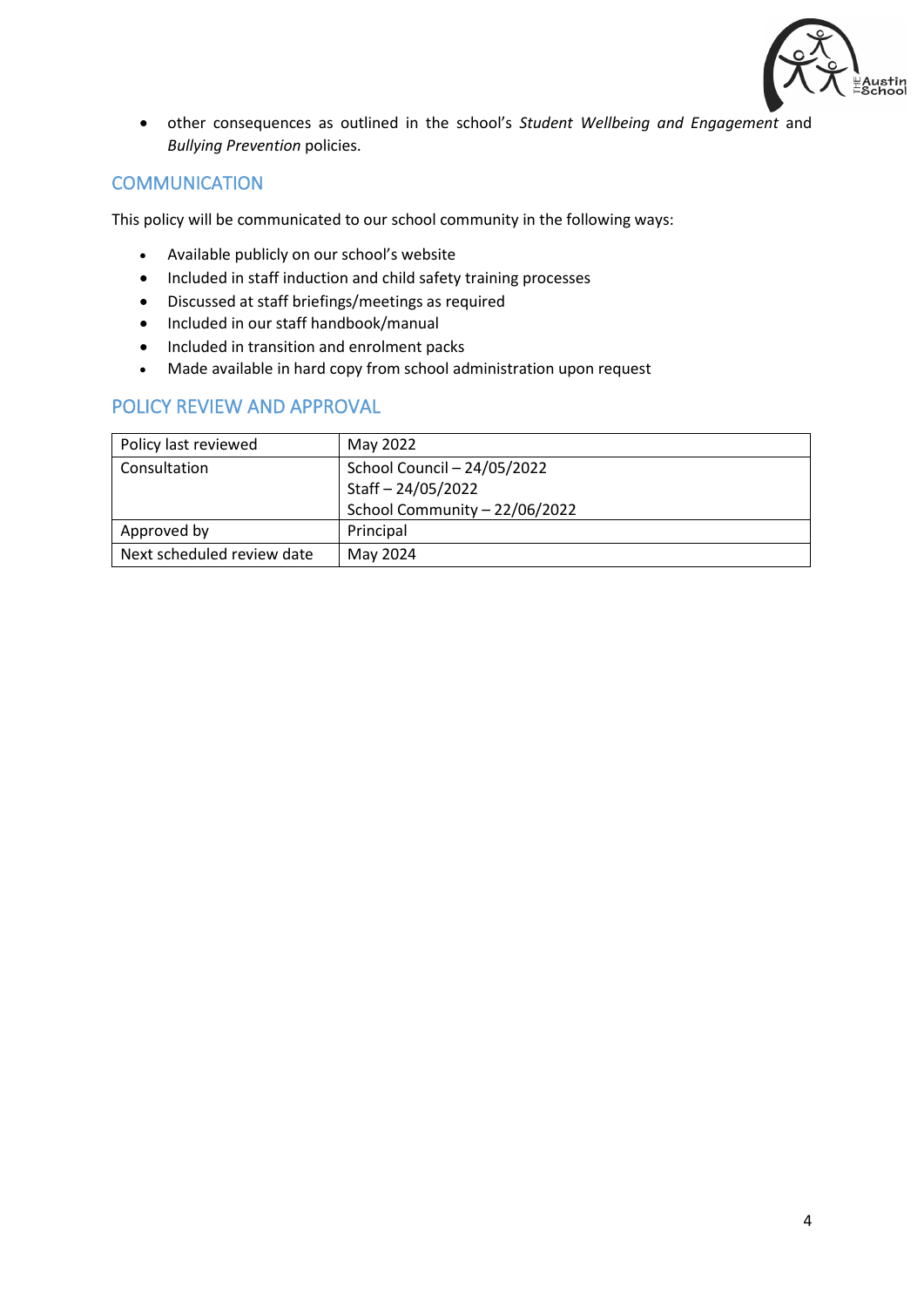

## ANNEXURE A: ACCEPTABLE USE AGREEMENT - PRIMARY

## Acceptable Use Agreement

At The Austin School we support the right of all members of the school community to access safe and inclusive learning environments, including digital and online spaces. This form outlines the School's roles and responsibilities in supporting safe digital learning, as well as the expected behaviours we have of our students when using digital or online spaces.

At our School we:

- Have a **Student Engagement and Wellbeing Policy** that outlines our School's values and expected student behaviour. This Policy includes online behaviours.
- Have programs in place to educate our students to be safe and responsible users of digital technologies.
- Educate out students about digital issues such as online privacy, intellectual property and copyright;
- Supervise and support students using digital technologies for school-directed learning;
- Use clear protocols and procedures to protect students working in online spaces. This includes reviewing the safety and appropriateness of online tools and communities, removing offensive content at earliest opportunity, and other measures;
	- o See[: Duty of Care and Supervision](https://www2.education.vic.gov.au/pal/cybersafety/policy) 
		- [\(https://www2.education.vic.gov.au/pal/cybersafety/policy\)](https://www2.education.vic.gov.au/pal/cybersafety/policy)
- Provide a filtered internet service, at school, to block inappropriate content. We acknowledge, however, that full protection from inappropriate content cannot be guaranteed
- Use online sites and digital tools that support students' learning;
- Address issues or incidents that have the potential to impact on the wellbeing of our students;
- Refer suspected illegal online acts to the relevant Law Enforcement authority for investigation;
- Support parents and caregivers to understand safe and responsible use of digital technologies and the strategies that can be implemented at home. The following resources provide current information from both the [Department of Education & Training](http://www.education.vic.gov.au/about/programs/bullystoppers/Pages/parentmodules.aspx) and The Children's eSafety Commission:
	- o [Bullystoppers Parent Interactive Learning Modules](http://www.education.vic.gov.au/about/programs/bullystoppers/Pages/parentmodules.aspx) [\(www.education.vic.gov.au/about/programs/bullystoppers/Pages/parentmodules.](http://www.education.vic.gov.au/about/programs/bullystoppers/Pages/parentmodules.aspx) [aspx\)](http://www.education.vic.gov.au/about/programs/bullystoppers/Pages/parentmodules.aspx)
	- o [eSafetyParent | Office of the Children's eSafety Commissioner](https://www.esafety.gov.au/education-resources/iparent) [\(https://www.esafety.gov.au/education-resources/iparent\)](https://www.esafety.gov.au/education-resources/iparent)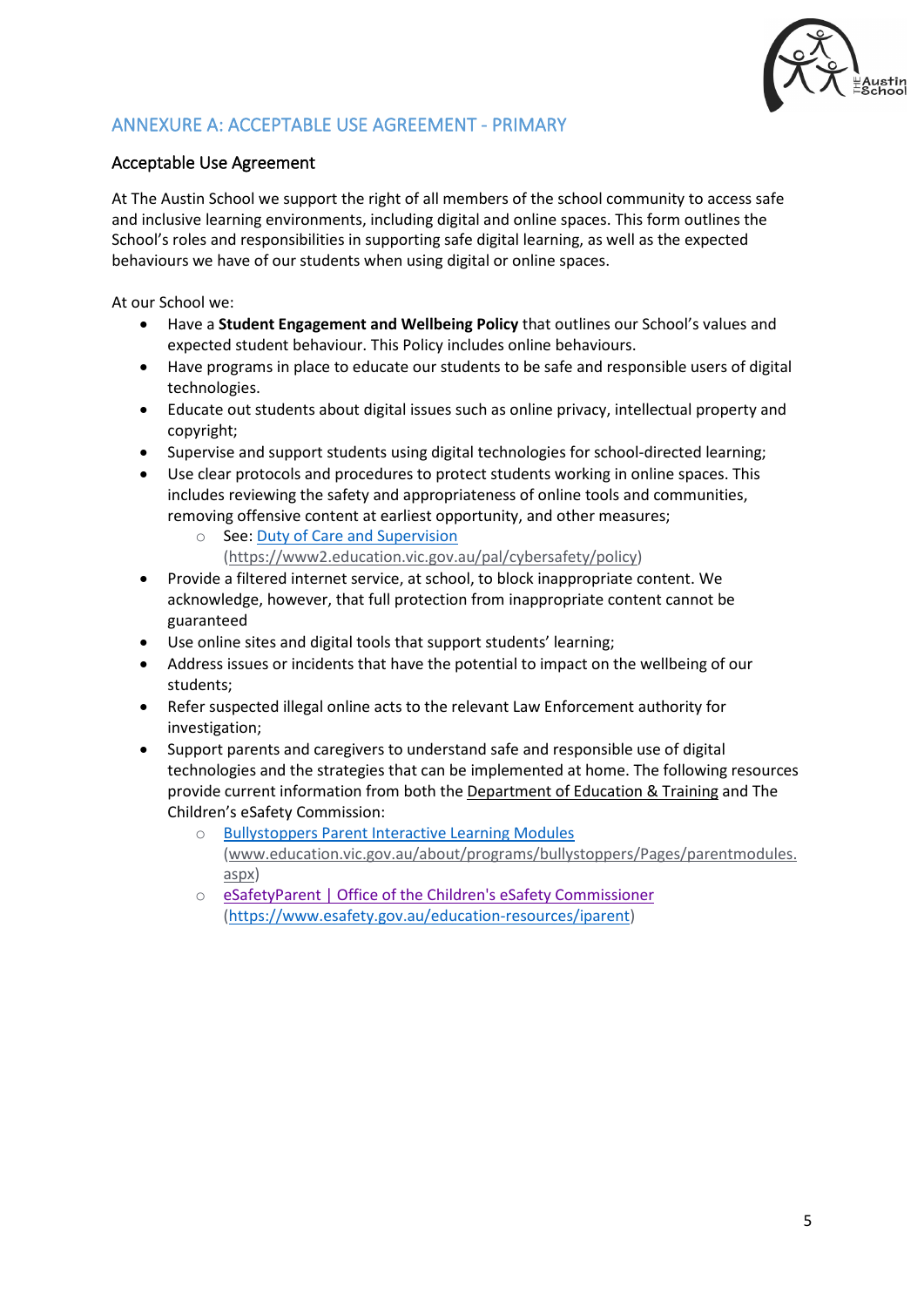

## Student declaration

When I use digital technologies, I **communicate respectfully** by:

- always thinking and checking that what I write, or post is polite and respectful
- being kind to my friends and classmates and thinking about how the things I do or say online might make them feel (*ask students to reflect on how they would feel*.)
- not sending mean or bullying messages or forwarding them to other people.
- creating and presenting my own work, and if I copy something from online, letting my audience know by sharing the website link to acknowledge the creator.

When I use digital technologies, I **protect personal information** by being aware that my full name, photo, birthday, address and phone number is personal information and is not to be shared online. This means I:

- protect my friends' information in the same way
- protect my passwords and don't share them with anyone except my parent
- only ever join spaces with my parents or teacher's guidance and permission
- never answer questions online that ask for my personal information
- know not to post three or more pieces of identifiable information about myself.

When I use digital technologies, I **respect myself and others** by thinking about what I share online. This means I:

- stop to think about what I post or share online
- will not share or post the link (or password) to video conferencing meetings, with others offline in public communications or online on public websites or social media forums
- use spaces or sites that are appropriate, and if I am not sure I ask a trusted adult for help
- protect my friends' full names, birthdays, school names, addresses and phone numbers because this is their personal information
- speak to a trusted adult if I see something that makes me feel upset or if I need help
- speak to a trusted adult if someone is unkind to me or if I know someone else is upset or scared
- don't deliberately search for something rude or violent
- turn off or close the screen if I see something I don't like and tell a trusted adult
- am careful with the equipment I use.

At school we/I have:

- discussed ways to be a safe, responsible and ethical user of digital technologies.
- presented my ideas around the ways that I can be a smart, safe, responsible and ethical user of digital technologies.

I will use this knowledge at school and everywhere I use digital technologies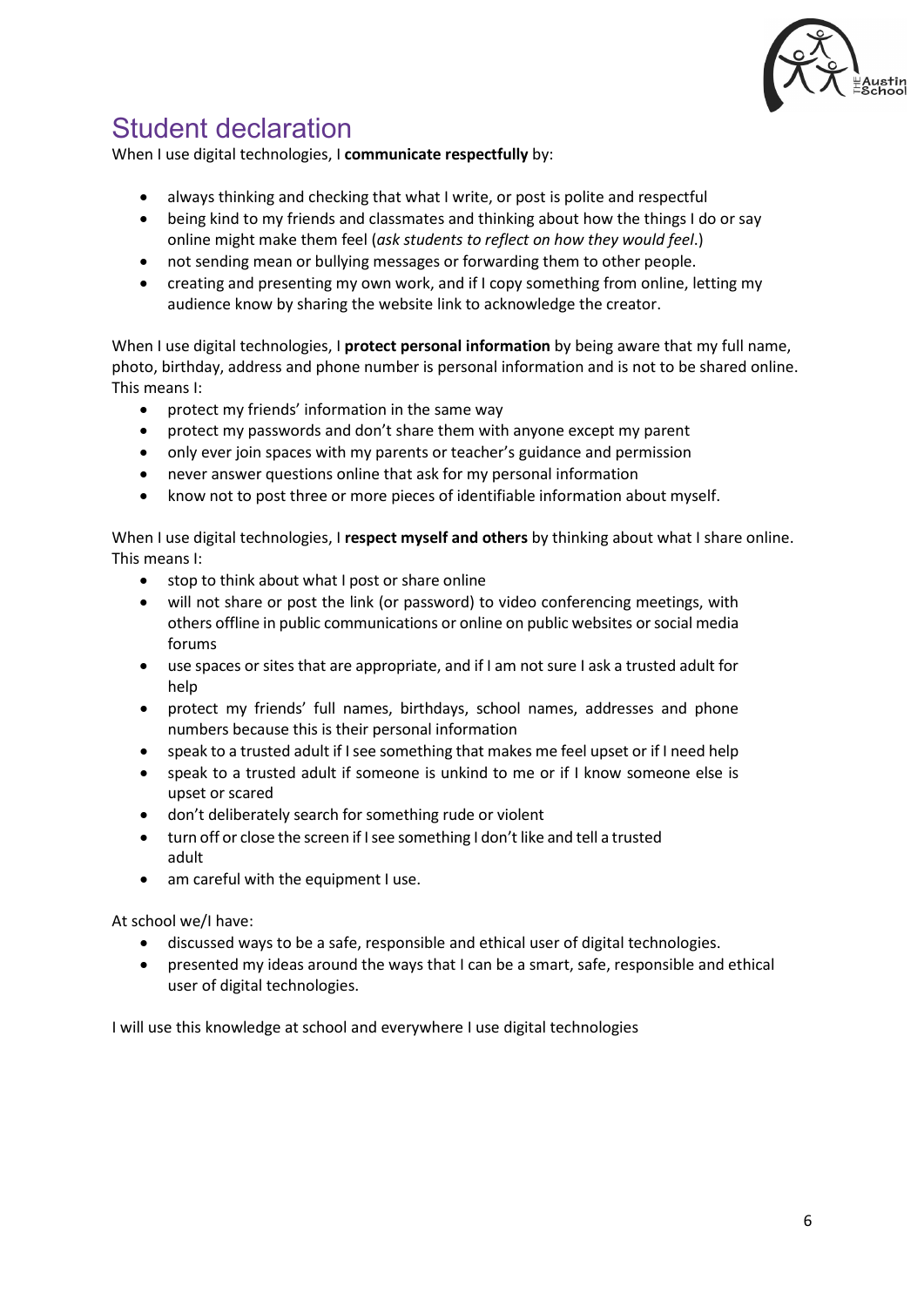

## My ideas on safe and responsible behaviour

When I use digital technologies, **I communicate respectfully.** This means I:

(write or draw…)

When I use digital technologies, I **protect personal information.** This means I:

(write or draw…)

When I use digital technologies, I **respect myself and others.** This means I:

(write or draw…)

### **Signature:**

I understand and agree to comply with the terms of acceptable use and expected standards of behaviour set out within this agreement.

I understand that there are actions and consequences established within the school's Student Engagement and Wellbeing Policy if I do not behave appropriately.

Student name: \_\_\_\_\_\_\_\_\_\_\_\_\_\_\_\_\_\_\_\_\_\_\_\_\_\_\_\_\_\_\_\_\_\_\_\_

Student signature: **Example 2018** 

Parent/Carer Name: **Example 2018**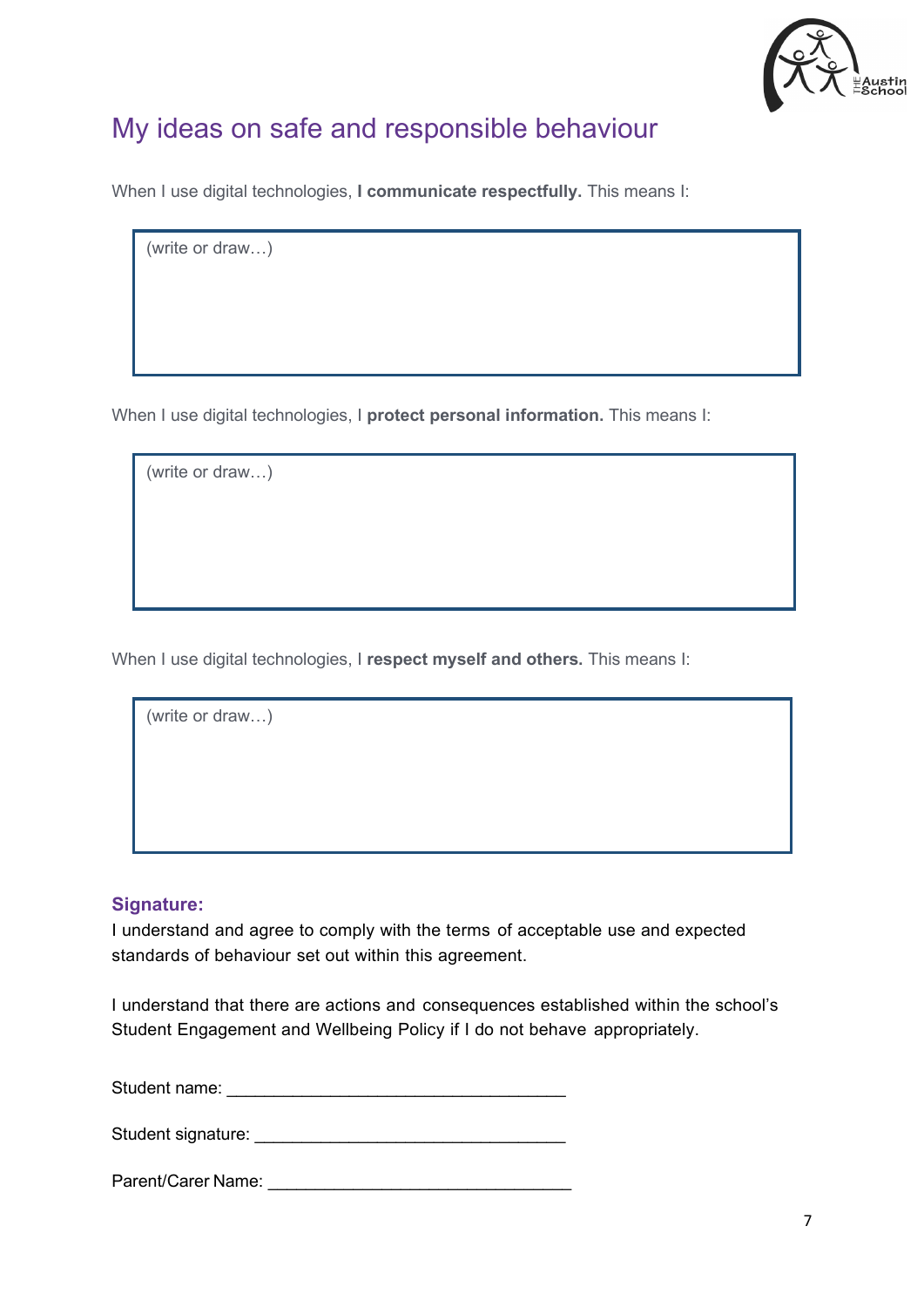

Parent/Carer Signature: \_\_\_\_\_\_\_\_\_\_\_\_\_\_\_\_\_\_\_\_\_\_\_\_\_\_\_\_\_\_\_\_\_\_\_

Date: \_\_\_\_\_\_\_\_\_\_\_\_\_\_\_\_\_\_\_\_\_\_\_\_\_\_\_\_\_\_\_\_\_\_\_

# Student Agreement

|                     | <b>Student Agreement</b>                                                                                              |
|---------------------|-----------------------------------------------------------------------------------------------------------------------|
|                     |                                                                                                                       |
|                     | (principal or teacher)                                                                                                |
|                     | acknowledges the commitment of                                                                                        |
|                     |                                                                                                                       |
|                     | (student)                                                                                                             |
|                     | to being a polite, safe, responsible and ethical user of                                                              |
|                     | digital technologies.                                                                                                 |
|                     | I will ask a trusted adult for help whenever I am unsure or feel unsafe.                                              |
|                     |                                                                                                                       |
|                     | Date                                                                                                                  |
| Student's signature | As a student I continue to learn to use digital technologies safely and responsibly.<br>Teacher/Principal's signature |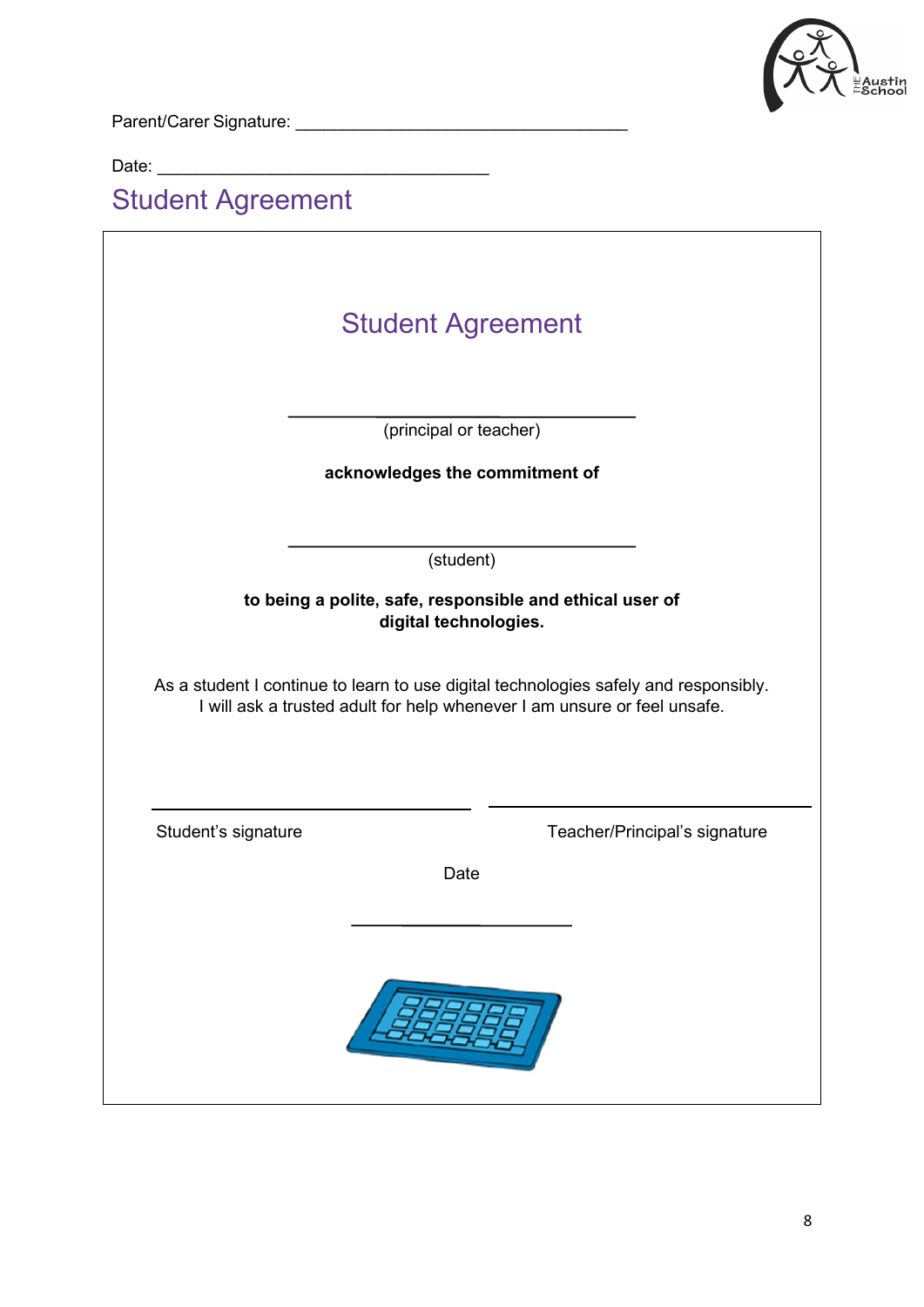

## ANNEXURE B: ACCEPTABLE USE AGREEMENT- UPPER PRIMARY AND SECONDARY

### **Acceptable Use Agreement**

At The Austin School we support the right of all members of the school community to access safe and inclusive learning environments, including digital and online spaces. This form outlines the School's roles and responsibilities in supporting safe digital learning, as well as the expected behaviours we have of our students when using digital or online spaces.

At our School we:

- Have a **Student Engagement and Wellbeing Policy** that outlines our School's values and expected standards of student conduct, including consequences for breaching the standards. This Policy extends to online conduct;
- Have programs in place to educate our students to be safe and responsible users of digital technologies *(Schools - Include any specific programs or approaches the school undertakes)*;
- Provide information about digital access issues such as online privacy, intellectual property and copyright;
- Supervise and support students using digital technologies for school-directed learning;
- Use clear protocols and procedures to protect students working in online spaces. This includes reviewing the safety and appropriateness of online tools and communities, removing offensive content at earliest opportunity, and other measures;
	- o See[: Duty of Care and Supervision](https://www2.education.vic.gov.au/pal/cybersafety/policy) 
		- [\(https://www2.education.vic.gov.au/pal/cybersafety/policy\)](https://www2.education.vic.gov.au/pal/cybersafety/policy)
- Provide a filtered internet service to block inappropriate content. We acknowledge, however, that full protection from inappropriate content cannot be guaranteed
- Use online sites and digital tools that support students' learning;
- Address issues or incidents that have the potential to impact on the wellbeing of our students;
- Refer suspected illegal online acts to the relevant Law Enforcement authority for investigation;
- Support parents and caregivers to understand safe and responsible use of digital technologies and the strategies that can be implemented at home. The following resources provide current information from both the [Department of Education & Training](http://www.education.vic.gov.au/about/programs/bullystoppers/Pages/parentmodules.aspx) and The Children's eSafety Commission:
	- o [Bullystoppers Parent Interactive Learning Modules](http://www.education.vic.gov.au/about/programs/bullystoppers/Pages/parentmodules.aspx) [\(www.education.vic.gov.au/about/programs/bullystoppers/Pages/parentmodules.](http://www.education.vic.gov.au/about/programs/bullystoppers/Pages/parentmodules.aspx) [aspx\)](http://www.education.vic.gov.au/about/programs/bullystoppers/Pages/parentmodules.aspx)
	- o [iParent | Office of the Children's eSafety Commissioner](https://www.esafety.gov.au/education-resources/iparent) [\(https://www.esafety.gov.au/education-resources/iparent\)](https://www.esafety.gov.au/education-resources/iparent)